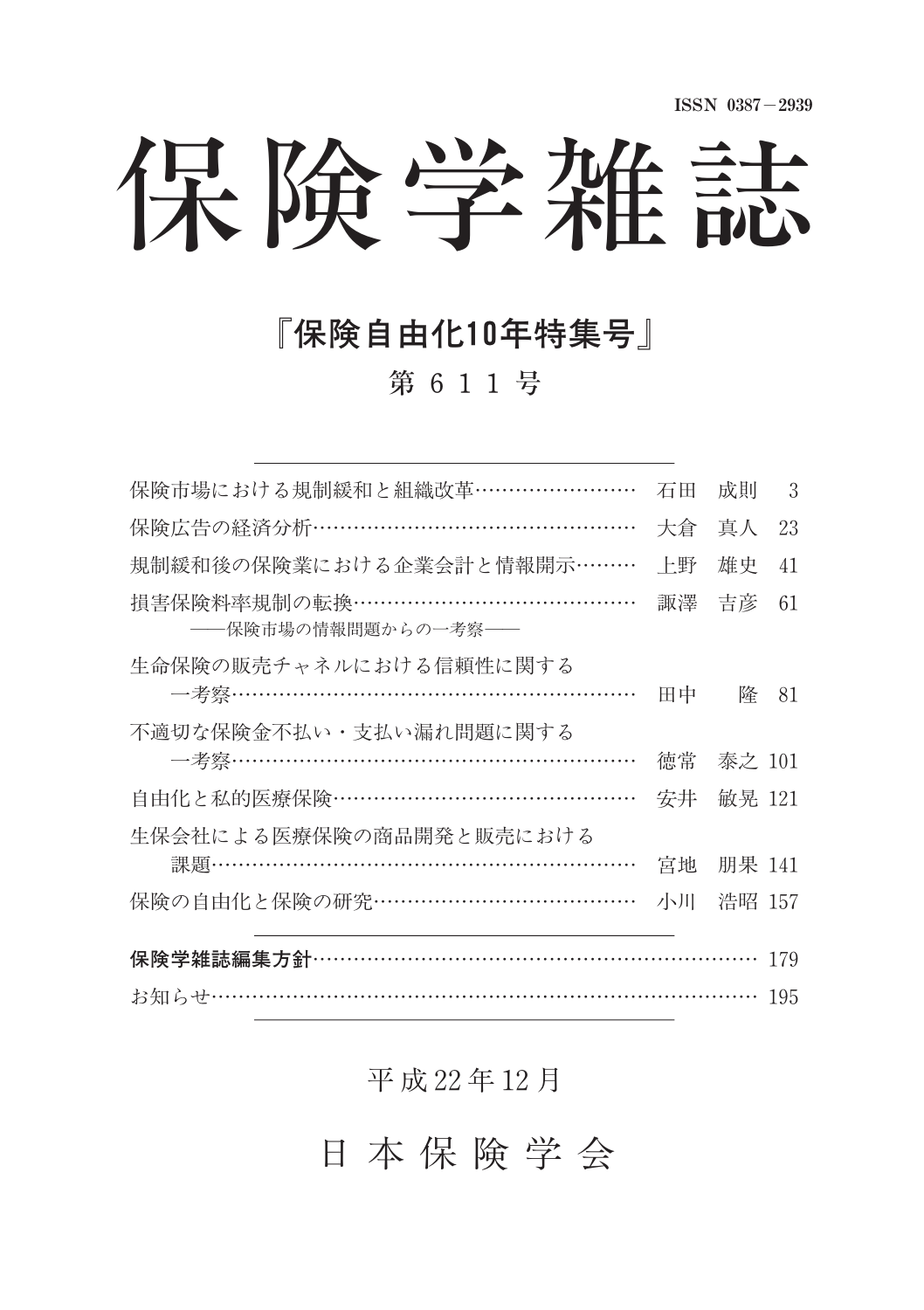#### ───【お知らせ】──

日本保険学会のホームページには,保険学雑誌の目次データベースがあ り,著者名,論文名,刊行年月,巻号などを検索することができます。 また、雑誌論文のアブストラクトやキーワードの閲覧、検索も可能です のでご利用ください。

http://wwwsoc.nii.ac.jp/jsis2/magazine/

|                                                                                                | 保険学雑誌 |         |  |                                                 |                      |  |
|------------------------------------------------------------------------------------------------|-------|---------|--|-------------------------------------------------|----------------------|--|
|                                                                                                |       | 第 611 号 |  |                                                 |                      |  |
| 平成22年12月31日 発行                                                                                 |       |         |  |                                                 |                      |  |
| 《非壳品》                                                                                          |       |         |  |                                                 |                      |  |
| 編集兼<br>発行者<br>零101-8335 東京都千代田区神田淡路町2―9                                                        | 日     | 編集委員    |  | 井<br>岡 村<br>河本淳孝<br>中浜<br>山野嘉朗<br>吉澤卓哉<br>本保険学会 | 口 富 夫<br>和<br>国<br>降 |  |
| (助損害保険事業総合研究所内                                                                                 |       |         |  |                                                 |                      |  |
| 発 行 所                                                                                          |       |         |  | 日本保険学会                                          |                      |  |
| 零101-8335 東京都千代田区神田淡路町2―9<br>(助損害保険事業総合研究所内<br>雷<br>話 $(03)3255 - 5511$<br>振替口座 00160-8-607601 |       |         |  |                                                 |                      |  |

印刷所 株式会社 松 濤 企 画 〠101-0051 東京都千代田区神田神保町2-445階